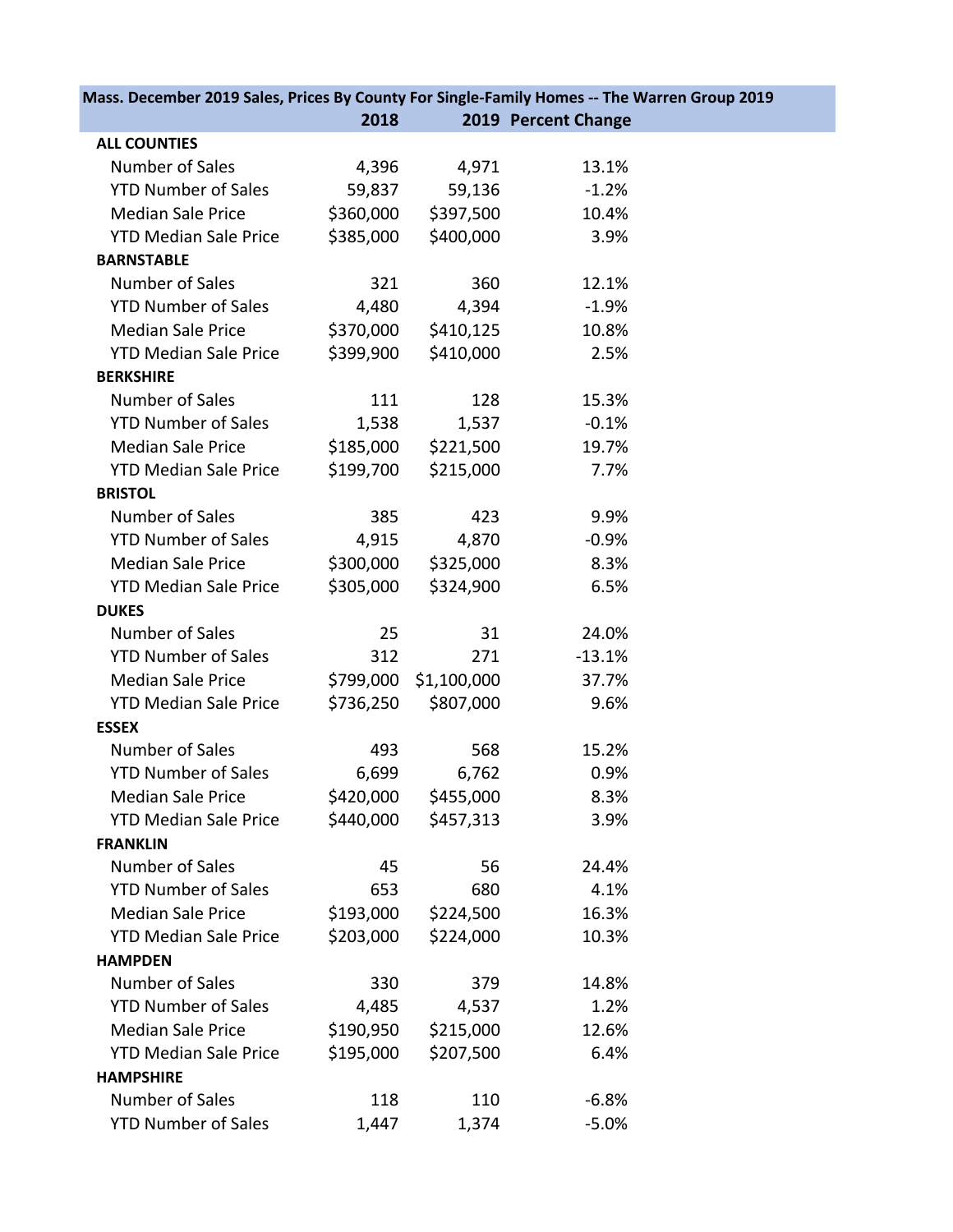| <b>Median Sale Price</b>     | \$260,000   | \$275,000   | 5.8%     |
|------------------------------|-------------|-------------|----------|
| <b>YTD Median Sale Price</b> | \$275,000   | \$280,000   | 1.8%     |
| <b>MIDDLESEX</b>             |             |             |          |
| <b>Number of Sales</b>       | 809         | 969         | 19.8%    |
| <b>YTD Number of Sales</b>   | 11,691      | 11,777      | 0.7%     |
| <b>Median Sale Price</b>     | \$500,000   | \$535,000   | 7.0%     |
| <b>YTD Median Sale Price</b> | \$550,000   | \$557,500   | 1.4%     |
| <b>NANTUCKET</b>             |             |             |          |
| Number of Sales              | 19          | 23          | 21.1%    |
| <b>YTD Number of Sales</b>   | 172         | 146         | $-15.1%$ |
| <b>Median Sale Price</b>     | \$1,700,000 | \$1,149,000 | $-32.4%$ |
| <b>YTD Median Sale Price</b> | \$1,490,000 | \$1,500,000 | 0.7%     |
| <b>NORFOLK</b>               |             |             |          |
| Number of Sales              | 475         | 588         | 23.8%    |
| <b>YTD Number of Sales</b>   | 6,800       | 6,555       | $-3.6%$  |
| <b>Median Sale Price</b>     | \$469,900   | \$512,000   | 9.0%     |
| <b>YTD Median Sale Price</b> | \$500,000   | \$522,000   | 4.4%     |
| <b>PLYMOUTH</b>              |             |             |          |
| <b>Number of Sales</b>       | 464         | 511         | 10.1%    |
| <b>YTD Number of Sales</b>   | 6,441       | 6,244       | $-3.1%$  |
| <b>Median Sale Price</b>     | \$364,000   | \$380,000   | 4.4%     |
| <b>YTD Median Sale Price</b> | \$370,000   | \$388,000   | 4.9%     |
| <b>SUFFOLK</b>               |             |             |          |
| Number of Sales              | 112         | 131         | 17.0%    |
| <b>YTD Number of Sales</b>   | 1,524       | 1,409       | $-7.5%$  |
| <b>Median Sale Price</b>     | \$501,250   | \$595,000   | 18.7%    |
| <b>YTD Median Sale Price</b> | \$549,000   | \$569,000   | 3.6%     |
| <b>WORCESTER</b>             |             |             |          |
| Number of Sales              | 689         | 694         | 0.7%     |
| <b>YTD Number of Sales</b>   | 8,680       | 8,580       | $-1.2%$  |
| <b>Median Sale Price</b>     | \$270,000   | \$293,000   | 8.5%     |
| <b>YTD Median Sale Price</b> | \$275,000   | \$290,000   | 5.5%     |

## **Mass. December 2019 Sales, Prices By County For Condos -- The Warren Group 2019**

|                              | 2018      |           | 2019 Percent Change |  |
|------------------------------|-----------|-----------|---------------------|--|
| <b>ALL COUNTIES</b>          |           |           |                     |  |
| Number of Sales              | 1,752     | 2,099     | 19.8%               |  |
| <b>YTD Number of Sales</b>   | 24,515    | 24,522    | 0.03%               |  |
| <b>Median Sale Price</b>     | \$358,000 | \$379,000 | 5.9%                |  |
| <b>YTD Median Sale Price</b> | \$365,000 | \$380,000 | 4.1%                |  |
| <b>BARNSTABLE</b>            |           |           |                     |  |
| Number of Sales              | 88        | 111       | 26.1%               |  |
| <b>YTD Number of Sales</b>   | 1,238     | 1,284     | 3.7%                |  |
| <b>Median Sale Price</b>     | \$241,500 | \$268,500 | 11.2%               |  |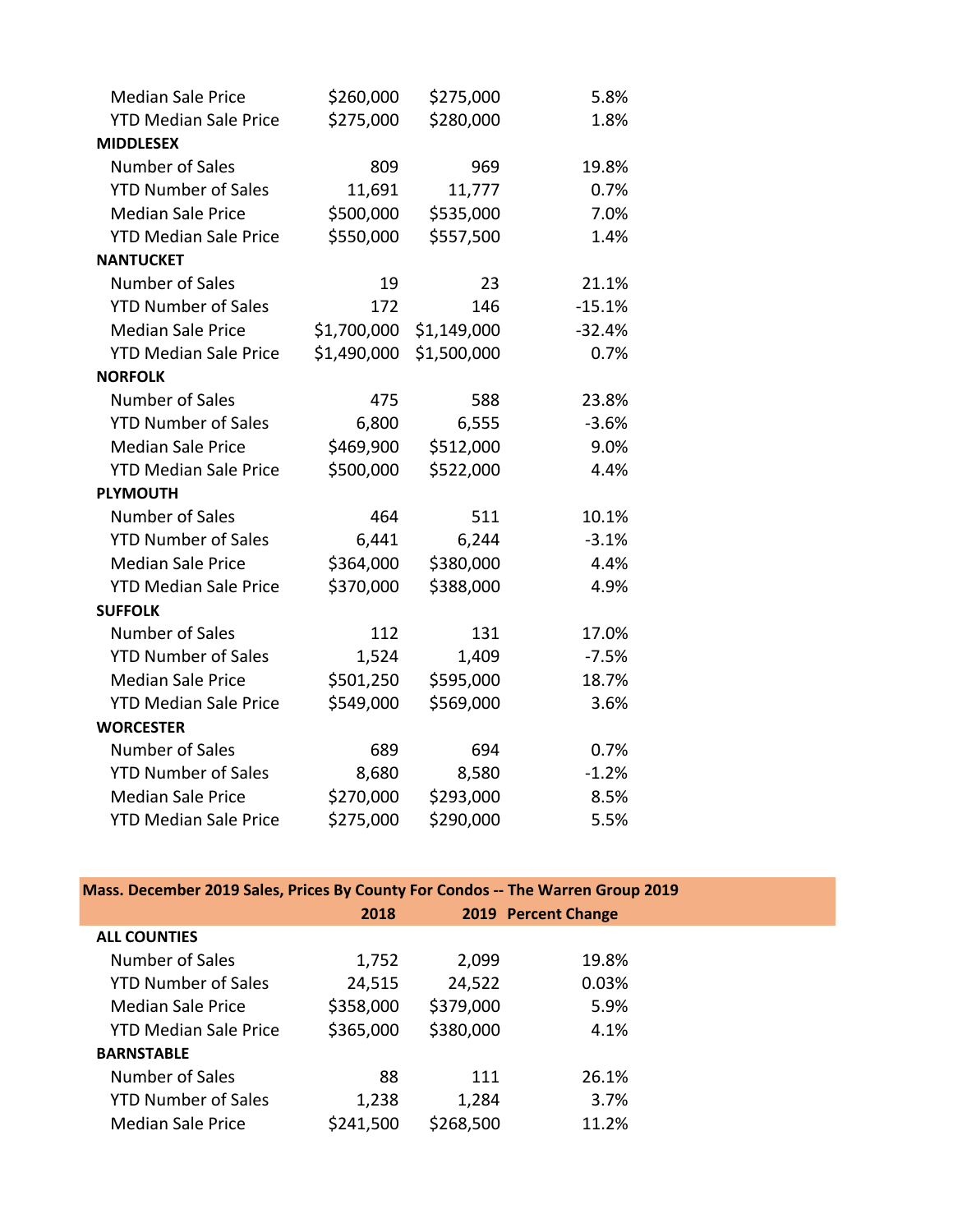| <b>YTD Median Sale Price</b> | \$271,000 | \$268,250 | $-1.0%$  |
|------------------------------|-----------|-----------|----------|
| <b>BERKSHIRE</b>             |           |           |          |
| <b>Number of Sales</b>       | 15        | 18        | 20.0%    |
| <b>YTD Number of Sales</b>   | 155       | 181       | 16.8%    |
| <b>Median Sale Price</b>     | \$345,000 | \$220,000 | $-36.2%$ |
| <b>YTD Median Sale Price</b> | \$215,000 | \$179,000 | $-16.7%$ |
| <b>BRISTOL</b>               |           |           |          |
| Number of Sales              | 68        | 113       | 66.2%    |
| <b>YTD Number of Sales</b>   | 966       | 971       | 0.5%     |
| <b>Median Sale Price</b>     | \$206,950 | \$231,500 | 11.9%    |
| <b>YTD Median Sale Price</b> | \$217,750 | \$229,000 | 5.2%     |
| <b>DUKES</b>                 |           |           |          |
| Number of Sales              | 1         | 2         | 100.0%   |
| <b>YTD Number of Sales</b>   | 15        | 23        | 53.3%    |
| <b>Median Sale Price</b>     | \$0       | \$0       |          |
| <b>YTD Median Sale Price</b> | \$370,000 | \$500,000 | 35.1%    |
| <b>ESSEX</b>                 |           |           |          |
| Number of Sales              | 222       | 270       | 21.6%    |
| <b>YTD Number of Sales</b>   | 2,938     | 3,050     | 3.8%     |
| <b>Median Sale Price</b>     | \$298,000 | \$322,975 | 8.4%     |
| <b>YTD Median Sale Price</b> | \$285,000 | \$312,500 | 9.6%     |
| <b>FRANKLIN</b>              |           |           |          |
| <b>Number of Sales</b>       | 6         | 4         | $-33.3%$ |
| <b>YTD Number of Sales</b>   | 57        | 70        | 22.8%    |
| <b>Median Sale Price</b>     | \$253,700 | \$301,450 | 18.8%    |
| <b>YTD Median Sale Price</b> | \$165,000 | \$214,750 | 30.2%    |
| <b>HAMPDEN</b>               |           |           |          |
| Number of Sales              | 44        | 67        | 52.3%    |
| <b>YTD Number of Sales</b>   | 584       | 614       | 5.1%     |
| <b>Median Sale Price</b>     | \$144,350 | \$128,000 | $-11.3%$ |
| <b>YTD Median Sale Price</b> | \$140,000 | \$139,450 | $-0.4%$  |
| <b>HAMPSHIRE</b>             |           |           |          |
| <b>Number of Sales</b>       | 19        | 28        | 47.4%    |
| <b>YTD Number of Sales</b>   | 339       | 329       | $-2.9%$  |
| <b>Median Sale Price</b>     | \$198,000 | \$202,400 | 2.2%     |
| <b>YTD Median Sale Price</b> | \$198,000 | \$230,000 | 16.2%    |
| <b>MIDDLESEX</b>             |           |           |          |
| Number of Sales              | 499       | 528       | 5.8%     |
| <b>YTD Number of Sales</b>   | 6,602     | 6,529     | $-1.1%$  |
| <b>Median Sale Price</b>     | \$445,000 | \$481,000 | 8.1%     |
| <b>YTD Median Sale Price</b> | \$449,900 | \$467,000 | 3.8%     |
| <b>NANTUCKET</b>             |           |           |          |
| Number of Sales              | 1         | 4         | 300.0%   |
| <b>YTD Number of Sales</b>   | 23        | 30        | 30.4%    |
| <b>Median Sale Price</b>     | \$0       | \$825,000 |          |